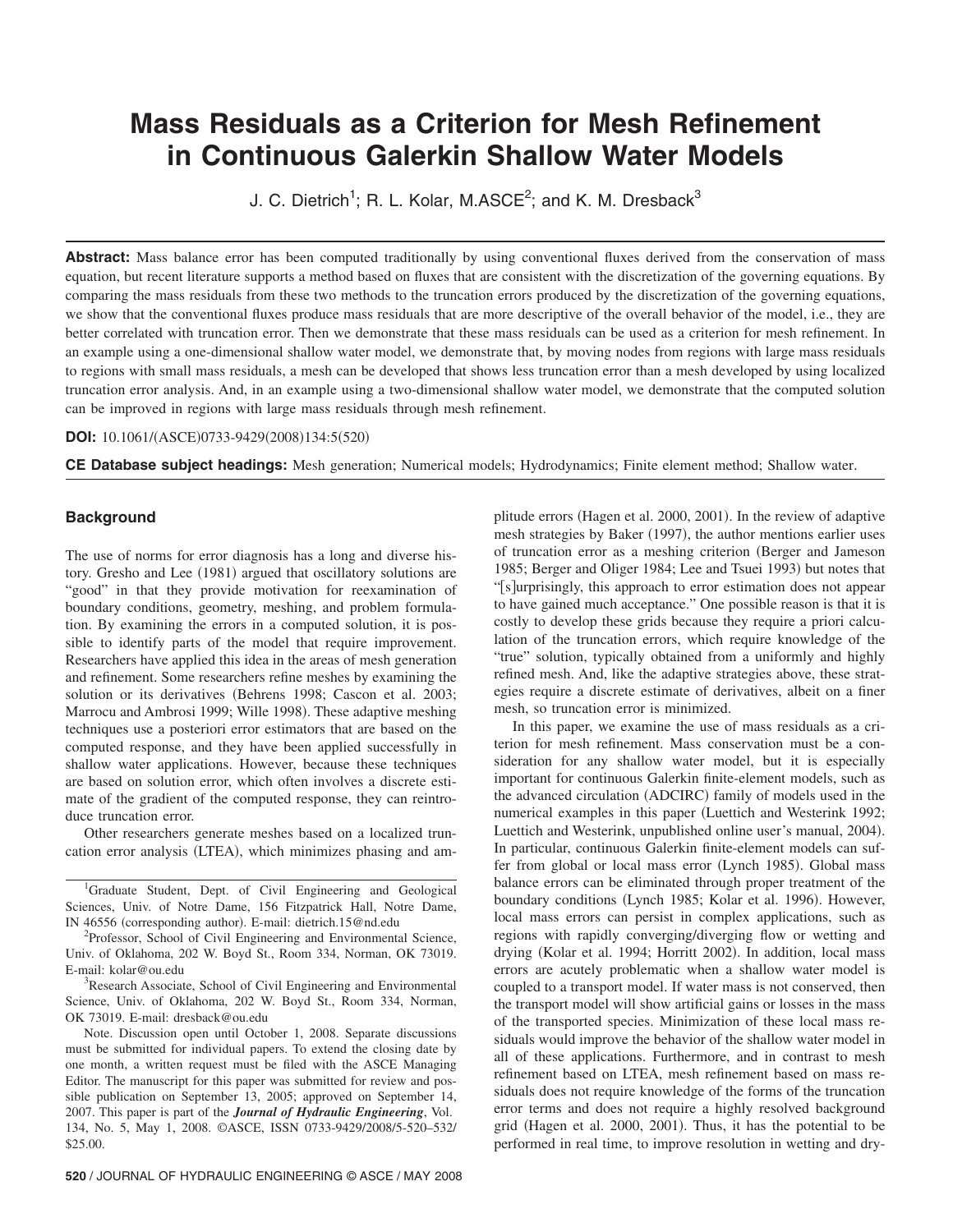ing regions as a storm surge inundates and recedes, for example.

We examine this criterion in the framework of two research questions. First: Which mass residual is a better indicator of truncation errors? Second: Can this mass residual be used as a criterion for mesh refinement?

Recent literature disagrees about the best method to compute local mass residuals in models based on the continuous Galerkin finite-element method; specifically, there is disagreement about how best to compute flux. A conventional method of computing flux would begin with the conservation of mass equation and evaluate a boundary integral, which in one dimension gives the familiar  $Q=HU$ , where  $Q=flux$ ;  $H=$  total water depth; and U=depth-averaged velocity (Kolar et al. 1994). However, in models based on the continuous Galerkin finite-element method, mass conservation is enforced globally. Thus, when the conventional fluxes are computed locally in those models, the fluxes may not necessarily conserve mass because they are not consistent with the finite-element discretization of the governing equations (Hughes et al. 2000; Berger and Howington 2002). Instead, it is possible to derive fluxes that are consistent with the discretization and that conserve mass locally. In this paper, we derive both the conventional flux and consistent fluxes for the one-dimensional ADCIRC model, and then we examine how well the respective residuals correlate with local truncation errors. If these mass residuals do indeed correlate with local truncation errors, then they might be used as a mesh refinement criterion.

In the sections that follow, we derive the fluxes and their respective error norms, examine their correlation with local truncation errors in two test cases, and demonstrate the development of a computational mesh based on the minimization of mass residuals, both in one and two dimensions. These analyses will be conducted with the ADCIRC family of models (Kolar and Westerink 2000), which have found use in a variety of applications, ranging from storm surge calculations to ecosystem studies (Westerink et al. 2008; Luettich et al. 1999). ADCIRC is based on the generalized wave continuity (GWC) equation and the continuous Galerkin finite-element method. The GWC equation was first developed by Lynch and Gray (1979) and Kinnmark (1984, 1985), and it employs a numerical parameter *G* that weights the contributions of the wave equation and the primitive continuity equation to prevent spurious oscillations. However, ADCIRC's implementation of the GWC equation is not dissimilar from shallow water models based on the continuity equation; for example, if the numerical parameter *G* is selected carefully, then the discretization of the GWC equation can be shown to be equivalent to the discretization of the continuity equation using the quasibubble scheme employed by Telemac Mewis and Holtz 1993; Atkinson et al. 2004). Furthermore, the results herein can be applied to other shallow water models, such as Norton et al. (1973) or Lynch et al. (1996), which are based on the continuous Galerkin finite-element method. In any model that does not enforce mass conservation locally, the mass residuals might be useful as a criterion for mesh refinement.

## **Methods**

#### *Mass Residuals*

The algorithm to evaluate mass conservation was presented by one of the writers in a previous work (Kolar et al. 1994); it is

repeated here for completeness. The conservation of mass equation reduces to the depth-averaged continuity equation under shallow water assumptions, to get

$$
\frac{\partial \zeta}{\partial t} + \nabla \cdot (H\mathbf{U}) = 0 \tag{1}
$$

where  $\zeta$  = departure of the water surface elevation from the mean;  $\nabla$ =gradient operator in two dimensions; *H*=total water depth; and U=depth-averaged velocity. Integrate Eq. (1) over space and time to obtain

$$
\int_{t_0}^{t} \int_{\Omega} \left[ \frac{\partial \zeta}{\partial t} + \nabla \cdot (H \mathbf{U}) \right] d\Omega dt = 0 \tag{2}
$$

where  $\Omega$ =entire domain (for a global check of mass conservation) or one element or a patch of elements (for a local check of mass conservation);  $t =$ time; and  $t_0$ = reference time, such as the beginning of the simulation. The first term in Eq. (2) is integrated over time and the divergence theorem is applied to the second term to obtain

$$
\int_{\Omega} (\zeta_t - \zeta_0) d\Omega + \int_{t_0}^t \left[ \int_{\partial \Omega} H \mathbf{U} \cdot \mathbf{n} \, d(\partial \Omega) \right] dt = 0 \tag{3}
$$

where the first term represents accumulation and the second term represents net flux. Now we approximate the dependent variables with their discrete counterparts. For the first term in Eq.  $(3)$ , we approximate  $\zeta$  with linear Lagrange basis functions and evaluate exactly the integral as

$$
\int_{\Omega} (\zeta_t - \zeta_0) d\Omega = \sum_e \left[ \overline{\zeta_t} - \overline{\zeta_{t_0}} \right]_e A_e \tag{4}
$$

where  $A_e$ = area of element *e*;  $\overline{\zeta}$ = arithmetic average of the nodal values of  $\zeta$  over the element; and the sum is over all elements in the domain of interest.

For the second term in Eq.  $(3)$ , the boundary integral represents the net flux into the domain, where  $n$  = unit outward normal vector. There is disagreement in the literature about the best method to compute this net flux. For now, we define

$$
Q_{\text{net}} = \int_{\partial \Omega} H \mathbf{U} \cdot \mathbf{n} \, d(\partial \Omega) \tag{5}
$$

and then we approximate the second term in Eq.  $(3)$  using the trapezoidal rule

$$
\int_{t_0}^t \left[ \int_{\partial \Omega} H \mathbf{U} \cdot \mathbf{n} \, d(\partial \Omega) \right] dt = \int_{t_0}^t Q_{\text{net}} \, dt \approx \sum_k \frac{1}{2} [Q_{\text{net}}^{t + \Delta t} + Q_{\text{net}}^t] \Delta t \tag{6}
$$

where  $k$ =time step index. Note that, in order to keep the derivation more general, the above relations were derived for a twodimensional model; they can be simplified easily to their one-dimensional counterparts. In the ensuing derivation, the point of departure will be the one-dimensional equations in order to keep the mathematics tractable.

Thus, for a single one-dimensional element to conserve mass locally over one time step, it would have to satisfy exactly this equation

$$
(\overline{\zeta_{t+\Delta t}} - \overline{\zeta_t})\Delta x_e + \frac{1}{2}(Q_{\text{net}}^{t+\Delta t} + Q_{\text{net}}^t)\Delta t = 0
$$
\n(7)

where  $\Delta x_e$ =length of the element. If any residual error exists, then it would appear as a nonzero sum.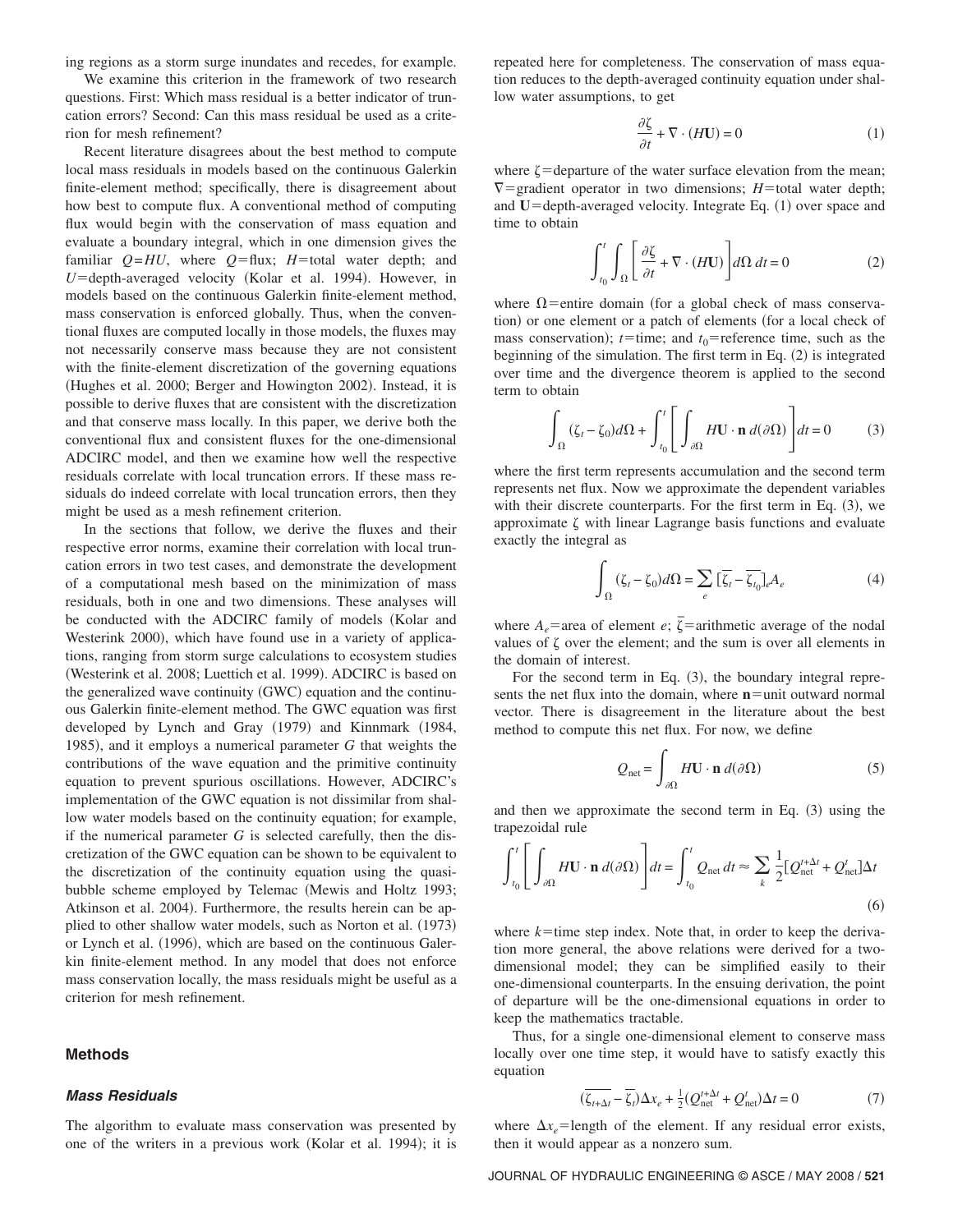Debate in the literature centers around how to evaluate the net flux,  $Q_{\text{net}}$ , defined in Eq. (5). We examine two methods of computing fluxes. The first method evaluates the boundary integral in Eq. (5) using exact quadrature. Thus, in one dimension, the integral reduces to point evaluations of *H* and **U** at the boundaries of the element

$$
Q_{\text{net},V} = \int_{\partial\Omega} H\mathbf{U} \cdot \mathbf{n} d(\partial\Omega) = -H_L U_L + H_R U_R \tag{8}
$$

where the subscripts *L* and *R* denote left and right boundaries of a one-dimensional element, respectively; and the subscript *V* indicates that these fluxes are denoted as conventional fluxes. Because it is based on the continuous Galerkin method and the GWC equation, the ADCIRC model does not enforce locally the mass conservation equation shown in Eq. (1). Our first error measure uses Eq.  $(7)$  and the conventional fluxes from Eq.  $(8)$  to obtain

$$
\varepsilon_V = |(\overline{\zeta_{t+\Delta t}} - \overline{\zeta_t})\Delta x_e + \frac{1}{2}(Q_{\text{net},V}^{t+\Delta t} + Q_{\text{net},V}^t)\Delta t|
$$
(9)

where  $\varepsilon_V$ =mass balance residual. This residual is not normalized to the still water volume in the element or the departure from the still water volume in the element. We examine only the magnitudes of these residuals for ease of comparison with the local truncation errors, for reasons explained below.

The second method solves for fluxes in a manner that is consistent with the Galerkin finite-element formulation of the GWC equation. According to Hughes et al. (2000) and Berger and Howington (2002), fluxes computed in this manner are locally conservative. A comprehensive derivation of these fluxes for the one-dimensional ADCIRC model can be found in Dietrich et al. (unpublished internal report, 2006); we include the significant steps here. Begin with the one-dimensional form of the GWC equation

$$
\frac{\partial^2 \zeta}{\partial t^2} + G \frac{\partial \zeta}{\partial t} - HU \frac{\partial G}{\partial x} \n- \frac{\partial}{\partial x} \left[ \frac{\partial}{\partial x} (HUU) + gH \frac{\partial \zeta}{\partial x} - E_l \frac{\partial^2}{\partial x^2} (HU) + \tau HU - GHU \right] = 0
$$
\n(10)

where  $G=$ numerical parameter introduced by Kinnmark  $(1985,$ 1986);  $g =$ gravitational constant;  $E_l =$ lateral eddy viscosity; and  $\tau$ =bottom friction parameter, here assumed to be a constant and to have units of sec−1. Note that, for all of the test cases herein, the eddy viscosity has been assumed to be constant. For convenience, we replace the quantity in brackets with the dummy variable *A*, multiply by the linear Lagrange weight function associated with node *i*, and integrate over two elements containing node *i* to obtain

$$
\int_{x_{i-1}}^{x_i} \left( \frac{\partial^2 \zeta}{\partial t^2} + G \frac{\partial \zeta}{\partial t} - H U \frac{\partial G}{\partial x} - \frac{\partial A}{\partial x} \right) \phi_i dx
$$
  
+ 
$$
\int_{x_i}^{x_{i+1}} \left( \frac{\partial^2 \zeta}{\partial t^2} + G \frac{\partial \zeta}{\partial t} - H U \frac{\partial G}{\partial x} - \frac{\partial A}{\partial x} \right) \phi_i dx = 0 \quad (11)
$$

Apply integration by parts to the last term in both integrals to obtain

## **522** / JOURNAL OF HYDRAULIC ENGINEERING © ASCE / MAY 2008

$$
\int_{x_{i-1}}^{x_i} \left[ \left( \frac{\partial^2 \zeta}{\partial t^2} + G \frac{\partial \zeta}{\partial t} - H U \frac{\partial G}{\partial x} \right) \phi_i + A \frac{d \phi_i}{dx} \right] dx - (A \phi_i)|_{x_i^-}
$$
  
+ 
$$
\int_{x_i}^{x_{i+1}} \left[ \left( \frac{\partial^2 \zeta}{\partial t^2} + G \frac{\partial \zeta}{\partial t} - H U \frac{\partial G}{\partial x} \right) \phi_i + A \frac{d \phi_i}{dx} \right] dx + (A \phi_i)|_{x_i^+} = 0
$$
(12)

where we have utilized  $\phi_i(x_{i-1}) = 0$  and  $\phi_i(x_{i+1}) = 0$ . In the two boundary terms, the superscripts indicate contributions from the left  $(-)$  or right  $(+)$  of the node. By substituting the onedimensional forms of the conservation equations for mass and momentum, we can simplify the dummy variable *A* in those boundary terms to

$$
\int_{x_{i-1}}^{x_i} \left[ \left( \frac{\partial^2 \zeta}{\partial t^2} + G \frac{\partial \zeta}{\partial t} - H U \frac{\partial G}{\partial x} \right) \phi_i + A \frac{d \phi_i}{dx} \right] dx
$$
  
+ 
$$
\left[ \left( \frac{\partial Q}{\partial t} + G Q \right) \phi_i \right] \Big|_{x_i^-}
$$
  
+ 
$$
\int_{x_i}^{x_{i+1}} \left[ \left( \frac{\partial^2 \zeta}{\partial t^2} + G \frac{\partial \zeta}{\partial t} - H U \frac{\partial G}{\partial x} \right) \phi_i + A \frac{d \phi_i}{dx} \right] dx
$$
  
- 
$$
\left[ \left( \frac{\partial Q}{\partial t} + G Q \right) \phi_i \right] \Big|_{x_i^+} = 0
$$
(13)

where  $Q = flux$  through node *i*. In an example by Berger and Howington (2002) of the advective transport of a conservative tracer, only the flux *Q* appears in the boundary terms, and thus they are able to solve for fluxes that are both locally conservative and continuous at the nodes. However, the GWC equation is a derivative form of the shallow water equations, which gives rise to the  $\partial Q/\partial t + GQ$  term on the boundary. Thus, we are unable to enforce continuity of flux directly at each node; rather, we enforce continuity of the quantity  $\partial Q / \partial t + GQ$ . To do so, we require

$$
\left(\frac{\partial Q}{\partial t} + GQ\right)\Big|_{x_i^-} = -\int_{x_{i-1}}^{x_i} \left(\frac{\partial^2 \zeta}{\partial t^2} \phi_i + G \frac{\partial \zeta}{\partial t} \phi_i - HU \frac{\partial G}{\partial x} \phi_i + A \frac{d \phi_i}{dx}\right) dx \tag{14}
$$

and

$$
\left(\frac{\partial Q}{\partial t} + GQ\right)\Big|_{x_i^+} = \int_{x_i}^{x_{i+1}} \left(\frac{\partial^2 \zeta}{\partial t^2} \phi_i + G\frac{\partial \zeta}{\partial t} \phi_i - H U \frac{\partial G}{\partial x} \phi_i + A \frac{d \phi_i}{dx}\right) dx
$$
\n(15)

Eqs. (14) and (15) can be thought of as ordinary differential equations that can be solved for *Q*, in a manner similar to Massey and Blain (2006). It should be noted that the resulting discrete flux equations are quite complex, involving many terms, and thus it is not possible to attach the same physical interpretation that was done for the conventional fluxes shown in Eq. (8). However, in the limit as  $G \rightarrow \infty$ , the fluxes at the boundary can be recovered in terms of just *Q*.

Using these consistent fluxes, we can solve for the net flux in an element

$$
Q_{\text{net},S} = -Q_L + Q_R = -Q_{x_i^+} + Q_{x_{i+1}^-}
$$
 (16)

where the flux  $Q_{x_i^+}$  corresponds to the right side of node *i*, and the flux  $Q_{x_{i+1}}$  corresponds to the left side of node *i*+1. (The flux is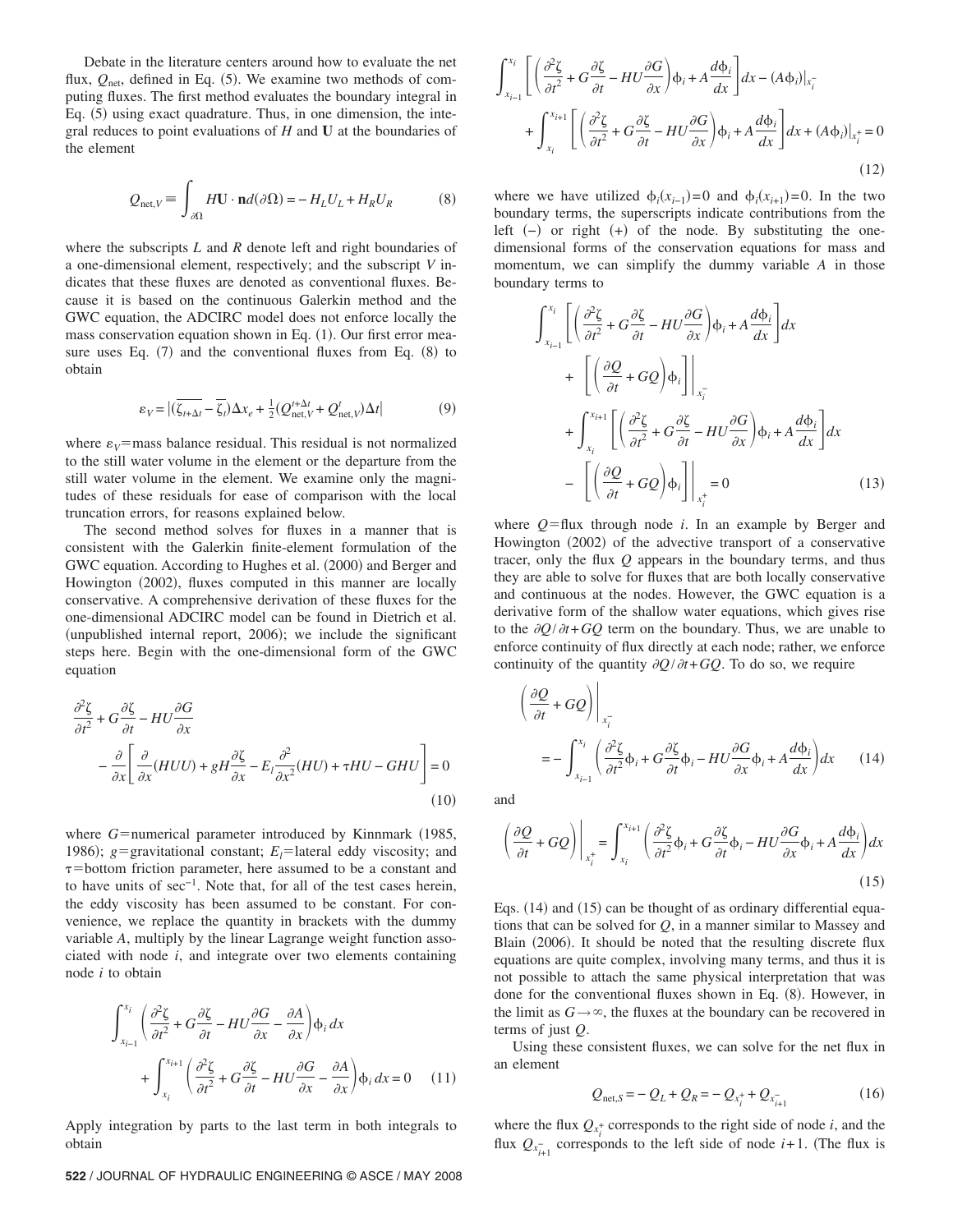continuous across node *i* only if  $Q_{x_i^+} = Q_{x_{i+1}^-}$ . Then define a second error measure

$$
\varepsilon_{S} = |(\overline{\zeta_{t+\Delta t}} - \overline{\zeta_{t}}) \Delta x_{e} + \frac{1}{2} (Q_{\text{net},S}^{t+\Delta t} + Q_{\text{net},S}^{t}) \Delta t|
$$
(17)

where  $\varepsilon_s$ =mass balance residual when the net fluxes  $Q_{\text{net},S}$  are evaluated using the consistent flux statement given in Eq. (16). Note that we are using the subscript *V* to denote conVentional and the subscript *S* to denote conSistent.)

Note that the error norms defined in Eqs.  $(9)$  and  $(17)$  are dimensional. They could be normalized to the deviation from the still water volume of the element by dividing by  $\zeta_{t+\Delta t} \Delta x_e$ , where  $\zeta_{t+\Delta t} = (\zeta_{L,t+\Delta t} + \zeta_{R,t+\Delta t})/2$  = average at time  $t + \Delta t$  of the water surface elevation departures from the mean for the nodes on the left (*L*) and right (*R*) of a one-dimensional element, and  $\Delta x_e$ =length of that element. However, this normalization is counterproductive in the framework of this work, where the goal is to establish a mass residual that can be used as a criterion for mesh refinement. If the error norm is related inversely to the mesh spacing, i.e., if decreases in the mass residual in the numerator are offset by decreases in the mesh spacing in the denominator, then the error norm may not converge as the mesh is refined. In fact, in our experience, the normalized mass residuals have sometimes increased as the mesh is refined, which is not the case for the residuals as they are defined above. In short, normalization of the residuals masks the actual error in the domain and limits intermesh comparisons. For those reasons, we use the non-normalized residuals herein.

We stress the importance of the flux discontinuities at the nodes. This result is a significant departure from the results presented by Berger and Howington (2002), and it calls into question the utility of the consistent flux approach. Mass conservation is necessary in transport applications, but those applications require a continuous flux in order to conserve information from one element to the next. Without a continuous flux, the perfect elemental mass conservation given by the consistent fluxes is lost. In order to examine this behavior in the context of the GWC equation with respect to local truncation errors and mesh refinement, we define the discontinuity

$$
\delta_S = |Q_{x_i^+} - Q_{x_i^-}| \tag{18}
$$

which becomes our third error norm. In contrast to the mass balance residuals defined in Eqs.  $(9)$  and  $(17)$ , the discontinuity defined in Eq.  $(18)$  is nodal based.

## *Truncation Errors*

ADCIRC is based on two equations: the GWC equation, which is a derivative form of the mass conservation equation; and the nonconservative form of the momentum equation (NCM). The GWC equation is shown in Eq. (10). The NCM equation in one dimension is

$$
\frac{\partial U}{\partial t} + U \frac{\partial U}{\partial x} + \tau U + g \frac{\partial \zeta}{\partial x} - \frac{E_l}{H} \frac{\partial^2}{\partial x^2} (HU) = 0 \tag{19}
$$

where the variables are defined previously. In the onedimensional form of the ADCIRC model, the GWC and NCM equations are discretized using linear Lagrange basis functions and a Galerkin finite-element scheme in space, a Crank–Nicolson scheme on the linear terms in time, and an explicit formulation for the nonlinear terms in time. We utilize exact quadrature rules and an  $L_2$  interpolation for the advective terms. Full details for the higher-dimensional forms of ADCIRC can be found in Luettich and Westerink (unpublished online user's manual, 2004).

Truncation error expressions for every term in the equations were developed by expanding in a Taylor series about a common interior node point. Use of a symbolic manipulator, such as Mathematica, allows us to carry out the analysis with confidence up to any order for the full nonlinear equations (which require products of Taylor series). These truncation error expressions can be found in Dresback and Kolar (unpublished internal report, 2004) or in Dresback (2005). A qualitative examination of these expressions shows that the GWC and NCM equations are firstorder accurate in time, first-order accurate in space for variable node spacing, and second-order accurate in space for constant node spacing. The NCM equation becomes second-order accurate in time if the equation is linearized.

A quantitative examination of the truncation error expressions requires information from both fine and coarse grid solutions. For example, the first term in the GWC equation is the time derivative term,  $\partial^2 \zeta / \partial t^2$ . In its truncation error expression, the leading order term is second order in time and is given by

$$
\frac{1}{36}(\Delta x_j - \Delta x_{j-1})(\Delta t)^2 \frac{\partial^5 \zeta_{j,k}}{\partial x \partial t^4}
$$
\n(20)

where  $j$ =spatial index; and  $k$ =temporal index. To approximate the derivatives that appear in the truncation error expressions, we use second-order central difference schemes on a fine grid (true) solution, which is obtained by refining the grid until the solution converges to the sixth decimal place. To evaluate the rest of the terms in the expressions, such as the nonderivative components in Eq. (20), we use information from a coarse grid solution, namely, a coarse grid spacing, time step, and parameter values. The truncation errors for all terms in the GWC and NCM equations are summed and compared against the mass residuals  $\varepsilon_V$  and  $\varepsilon_S$  and the flux discontinuity  $\delta_s$ , as computed from the coarse grid simulation. Note that we examine the magnitudes of these truncation errors, to prevent cancellation of errors due to opposite signs.

For the ensuing discussion, it is useful to think of the truncation error expression in Eq. (20) as containing a derivative part and a grid/parameter part. For all of the truncation error terms, the derivative part is independent of the coarse grid discretization and thus fixed (for a given domain and a given simulation). And it is evaluated by using a true solution, which in our case is a fine grid solution that remains the same for all coarse discretizations. Regardless of the coarse grid that is used to discretize this domain, these values from the derivative parts of the errors will persist. However, because the algorithm is consistent, the product of the grid/parameter and derivative parts goes to zero in the limit as the grid is refined.

On the other hand, the grid/parameter component of each truncation error term is dependent on the discretization and other user-selected parameters. A modeler can manipulate this component to alter algorithm behavior. In fact, some grids are designed to minimize the coarse component in regions where the fine component is large (and vice versa), so that the overall truncation error is uniform throughout the computational domain (Hagen et al. 2000, 2001).

#### **Analyses in One Dimension**

We examine initially the relationships between our error norms and local truncation errors using a one-dimensional test based on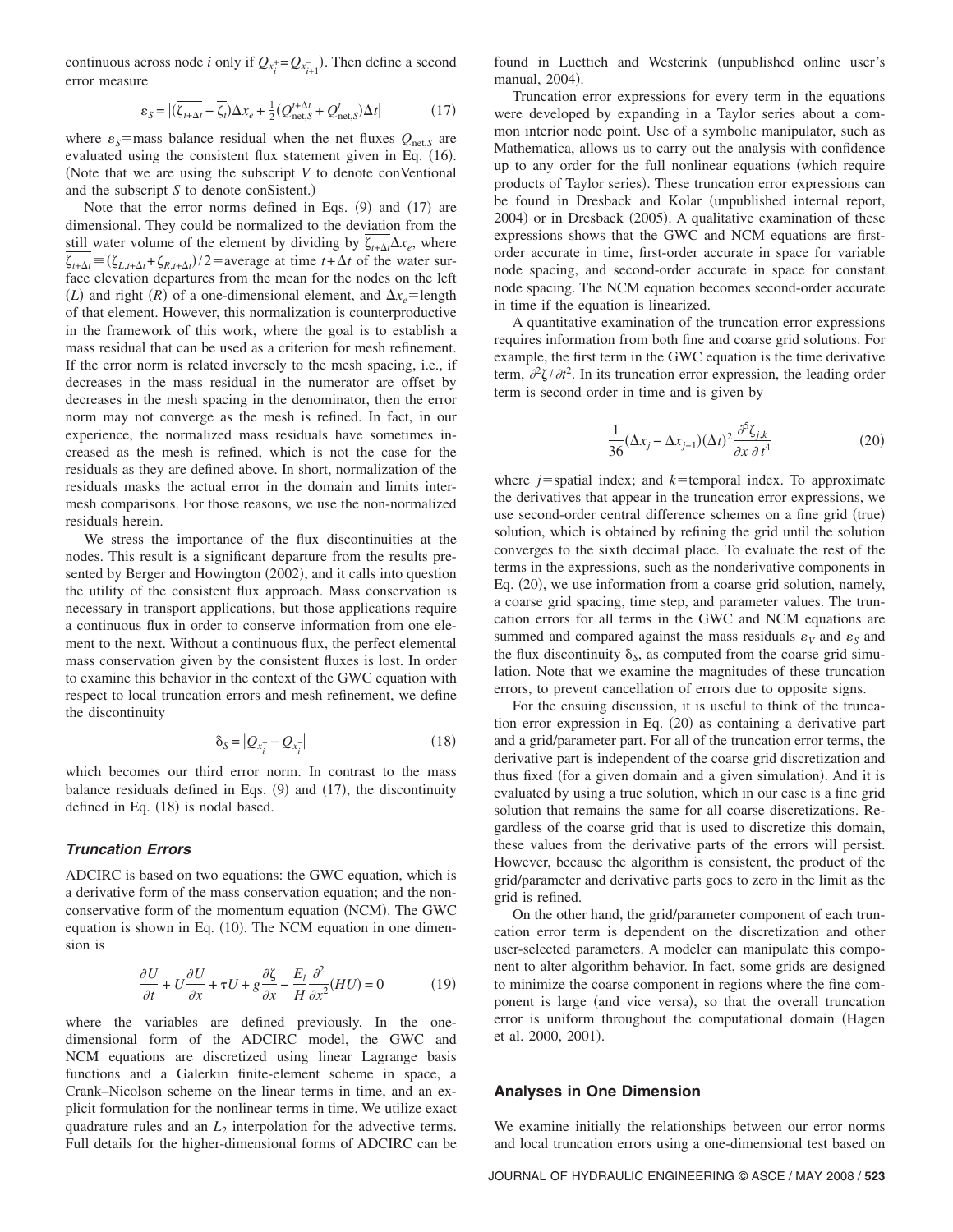

Fig. 1. Bathymetry for shelf break domain (adapted from Hagen et al. 2000)

a slice of an ocean shelf and basin (shown in Fig. 1); we will refer to it as the shelf break domain. It is an idealized version of the Western North Atlantic Ocean, as if a slice had been taken perpendicular to the United States coastline and extended into the deep ocean (Hagen et al. 2000). Local mass errors have been observed to occur in regions with rapidly changing bathymetry where the flow converges or diverges (Kolar et al. 1994). This domain contains a shelf break where the bathymetry increases rapidly from a depth of 200 m to a depth of 5 km, and thus it should be a good test of the model's local mass conservation and truncation error properties.

The first test on this domain has a constant grid spacing of about 44.4 km, which corresponds to 46 nodes. The second test on this domain has the same number of nodes, but they are variably spaced, as determined from the LTEA method (Hagen et al. 2000, 2001). The LTEA method places nodes based on the truncation errors associated with the discrete form of the linearized, harmonic conservation of momentum equation, and it has been shown to improve both accuracy and efficiency. The grid spacing ranges from about 112.5 km in the deep water to 1 km at the shelf break. Fig. 2 compares the two different node placements for the shelf break domain. Note that the LTEA method clusters nodes at a distance into the domain of about 1,750 km, which is where the break in the bathymetry occurs.

Both meshes share the following simulation parameters: a time step of 1 s, a simulation time of  $3.24$  M2 tidal cycles (or  $40.24$  h), a constant bottom friction of 0.0001 s<sup>-1</sup>, a lateral eddy viscosity of zero, and a numerical *G* parameter of 0.001 s−1. They also



**Fig. 3.** Mass residuals  $\varepsilon_V$  for one-dimensional domains. Shelf break (constant spacing) residuals are shown in solid line, shelf break (LTEA) residuals are shown in dashed line, and shelf break (concept) residuals are shown in dotted line.

share the same fine grid ("true") solution, which utilizes 8,193 nodes and a constant grid spacing of 244 m. This fine grid was obtained by refining the shelf break (constant spacing) domain until the solution converged to the sixth decimal place. We will present errors from the third to last time step in these simulations, so the elevation and velocity output from the fine grid solution was saved for the last five time steps and used to estimate the derivatives in the truncation error terms.

# *Shelf Break Domain—Constant Spacing*

The constant spacing version of the shelf break domain is an interesting test of both mass residuals and local truncation errors, because no attempt has been made to place nodes in a manner that minimizes error. The mass residuals  $\varepsilon_V$  (which uses the conventional flux) and  $\varepsilon_S$  (which uses the consistent fluxes) are shown as the solid lines in Figs. 3 and 4, respectively. The mass residual  $\varepsilon_V$  is relatively small throughout most of the domain, except for the shelf break region, where the residual reaches a maximum magnitude of  $29.9 \text{ m}^2$ . (The normalized residuals, which we mention only as a means of comparison, would be in the range of  $10^{-6}$ – $10^{-3}\%$  of the deviation from the still water volume throughout most of the domain, and 0.6% of the deviation from the still water volume in the shelf break region.) In contrast, the mass residual  $\varepsilon_s$  shows a steady increase throughout the domain, and its maximum magnitude of  $1.6 \cdot 10^{-6}$  m<sup>2</sup> occurs at the land bound-



**Fig. 2.** Distribution of nodes for last 400 km of shelf break domain, for three meshes



**Fig. 4.** Mass residuals  $\varepsilon_S$  for one-dimensional domains. Shelf break (constant spacing) residuals are shown in solid line, and shelf break (LTEA) residuals are shown in dashed line.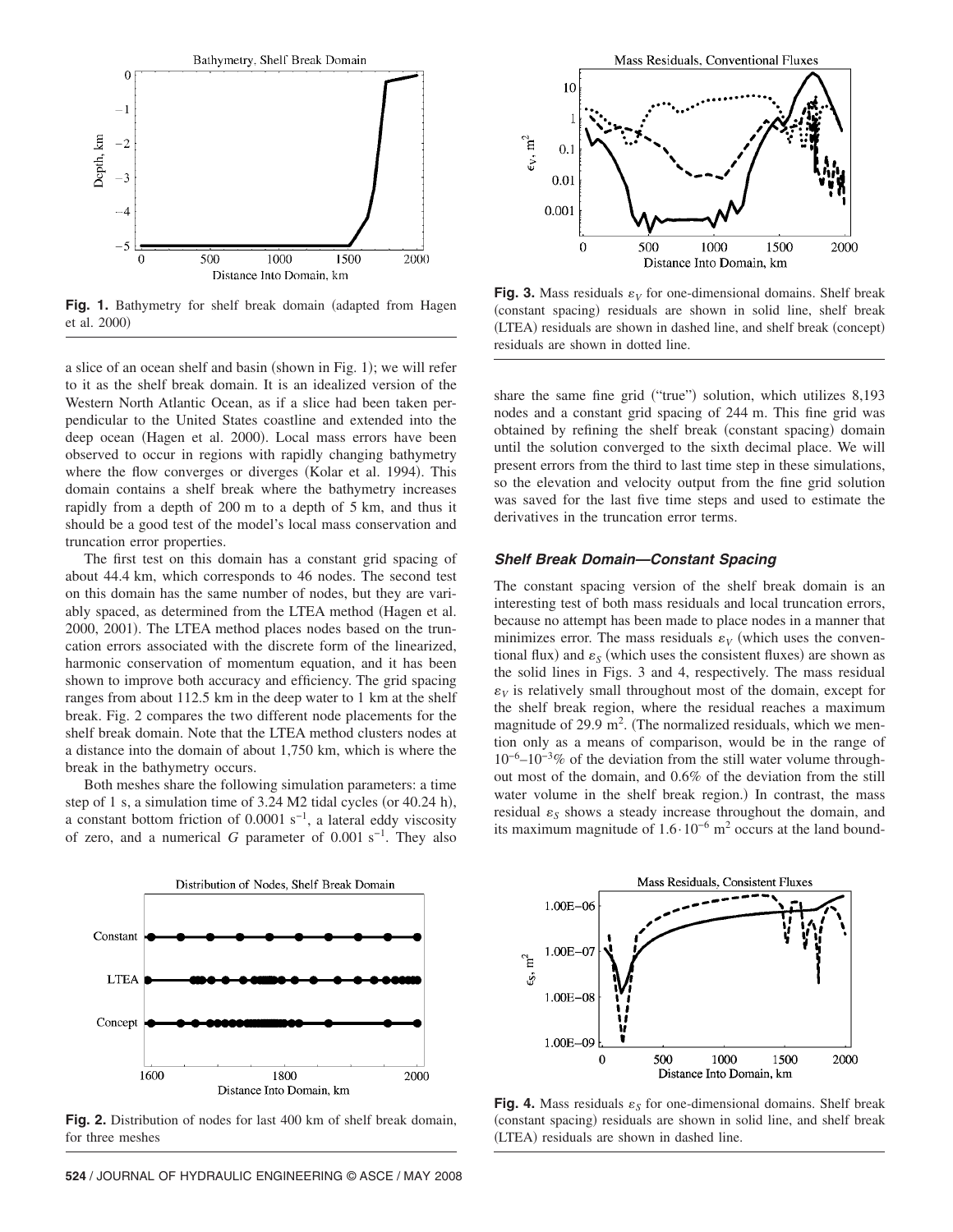

**Fig. 5.** Consistent flux discontinuities  $\delta_S$  for one-dimensional domains. Shelf break (constant spacing) discontinuities are shown in solid line, and shelf break (LTEA) residuals are shown in dashed line.

ary on the right side of the domain. The third error norm, the consistent flux discontinuity  $\delta_s$ , is shown as a solid line in Fig. 5. The discontinuities increase throughout the domain, but there is a noticeable change in their behavior at the shelf break, where the discontinuities oscillate with a wavelength of  $2\Delta x$ .

We offer two observations based on the error norms themselves. First, the mass residuals based on the conventional fluxes are significantly larger than the mass residuals based on the consistent fluxes. This behavior is to be expected, because the consistent fluxes are derived in a manner that is consistent with the discretization of the governing equations, and they are evaluated using computed solutions for that element. However, because of the problems described above regarding the derivation of the consistent fluxes for the GWC equation, the mass residual  $\varepsilon_s$  based on these fluxes does not perfectly conserve mass on the element level. Although the errors shown as the dashed line in Fig. 4 are small, they are too large to be round-off error. Second, only the mass residual  $\varepsilon_V$  has its maximum at the shelf break, which is located at a distance of about 1,780 km into the domain. In contrast, the mass residual based on the consistent fluxes shows an obvious change in behavior at the shelf break, but its magnitude continues to increase on the shelf. The flux discontinuities  $\delta_S$  also continue to increase on the shelf, and they show a  $2\Delta x$  oscillation that is not seen in either of the other mass residual plots.

A summary of the truncation errors is shown in Table 1, and the spatial distribution of the truncation errors for all terms in the GWC and NCM equations are shown as solid lines in Figs. 6 and 7, respectively. The maximum truncation error for the GWC equation is  $4.27 \cdot 10^{-3}$  m/s<sup>2</sup>, and the maximum truncation error for the NCM equation is  $2.07 \cdot 10^{-3}$  m/s<sup>2</sup>. Table 1 also shows the correlations between the truncation errors associated with the terms in the governing equations and the mass and flux errors associated with the three norms  $\varepsilon_V$ ,  $\varepsilon_S$ , and  $\delta_S$ . To perform this correlation, we computed Pearson's product-moment correlation coefficient, *r*, using the local truncation errors and each of the mass error norms; the correlation coefficients are shown in the last three columns of Table 1. Pearson's product-moment correlation coefficient is given by

$$
r_{12} = \frac{\sum (Y_{i1} - \overline{Y_1})(Y_{i2} - \overline{Y_2})}{\sqrt{\sum (Y_{i1} - \overline{Y_1})^2 \sum (Y_{i2} - \overline{Y_2})^2}}
$$
(21)

where  $Y_1$  and  $Y_2$ =data sets and the overbar indicates a mean (Neter et al. 1996). The local truncation errors and the consistent



**Fig. 6.** Absolute values of truncation errors for all of terms in GWC equation, for one-dimensional domains. Shelf break (constant spacing) errors are shown in solid line, the shelf break (LTEA) errors are shown in dashed line, and shelf break (concept) errors are shown in dotted line.

flux discontinuities  $\delta_S$  are node-based errors, whereas the mass residuals  $\varepsilon_V$  and  $\varepsilon_S$  are element based; to compute the correlation coefficient, we projected the mass residuals to the nodes by selecting the larger of the residuals from the two adjoining elements. This correlation coefficient can range between −1 and 1; for the purposes of mesh refinement, a coefficient of −1 might be just as useful as a coefficient of 1, because it would still represent a strong (albeit negative) correlation between truncation errors and mass errors. As shown in Table 1, the magnitudes of the correlation coefficients for the shelf break (constant spacing) domain are about 0.5 or less. However, it should be noted that the coefficients for  $\varepsilon_V$  are about 2–3 times larger than the coefficients for  $\varepsilon_s$  and  $\delta_s$ , indicating that the conventional fluxes produce mass residuals that are a much more useful predictor of truncation error in the model.

The final study in this section is convergence. As noted above, the local truncation errors for the GWC and NCM equations are formally second-order accurate in space, for constant-spacing domains. Recent studies, such as Dawson et al. (2006), indicate that second-order convergence rates can be observed in both the elevation and velocity solutions of GWCE-based models, under certain conditions involving the treatment of the boundary terms, the discretizations of the terms in the governing equations, and the design of the mesh. A similar convergence study for the shelf break (constant spacing) grid was conducted, in which the grid



**Fig. 7.** Absolute values of truncation errors for all of terms in NCM equation, for one-dimensional domains. Shelf break (constant spacing) errors are shown in solid line, shelf break (LTEA) errors are shown in dashed line, and shelf break (concept) errors are shown in dotted line.

JOURNAL OF HYDRAULIC ENGINEERING © ASCE / MAY 2008 / **525**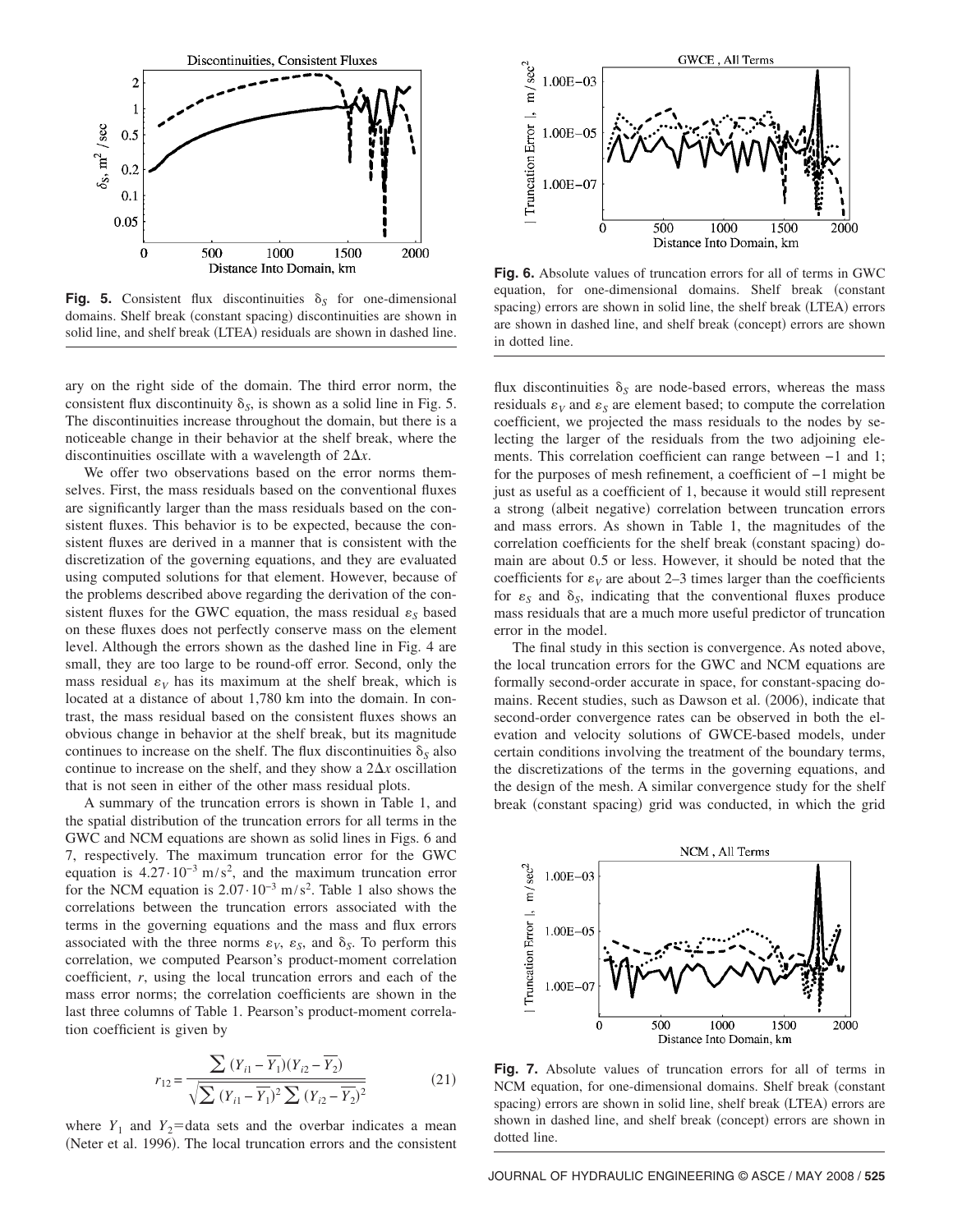Table 1. Summary of Truncation Errors for Shelf Break (Constant Spacing) Domain

| Truncation error terms               |                                                                                                                                                  | Correlation coefficient r        |                                           |                                           |                                           |
|--------------------------------------|--------------------------------------------------------------------------------------------------------------------------------------------------|----------------------------------|-------------------------------------------|-------------------------------------------|-------------------------------------------|
| Nomenclature                         | Expression                                                                                                                                       | Max error<br>$(m/s^2)$           | $\ldots$ to $\varepsilon_V$               | $\ldots$ to $\varepsilon_{S}$             | $\ldots$ to $\delta_s$                    |
| Generalized wave continuity equation |                                                                                                                                                  | 2.56E-03                         | 0.542                                     | 0.166                                     | 0.287                                     |
| First                                | $\frac{\partial^2 \zeta}{\partial t^2}$                                                                                                          | 1.77E-05                         | 0.556                                     | 0.063                                     | 0.281                                     |
| Second                               | $G(\partial \zeta/\partial t)$                                                                                                                   | 1.33E-08<br>1.67E-03<br>3.37E-06 | 0.231<br>0.541<br>0.541<br>0.540<br>0.541 | 0.136<br>0.167<br>0.167<br>0.167<br>0.167 | 0.170<br>0.287<br>0.287<br>0.286<br>0.287 |
| Finite amplitude, Part 1             | $gh(\partial^2\zeta/\partial x^2)$                                                                                                               |                                  |                                           |                                           |                                           |
| Finite amplitude, Part 2             | $g(\partial(\zeta^2)/\partial x^2)$<br>$\partial(U\partial\zeta/\partial t)/\partial x$<br>$\partial (H U \partial U / \partial t) / \partial x$ |                                  |                                           |                                           |                                           |
| Advective, Part 1                    |                                                                                                                                                  | 8.98E-07                         |                                           |                                           |                                           |
| Advective, Part 2                    |                                                                                                                                                  | 8.57E-04                         |                                           |                                           |                                           |
| Flux                                 | $(G-\tau)(\partial H U/\partial x)$                                                                                                              | 1.29E-05                         | 0.554                                     | 0.171                                     | 0.293                                     |
| Nonconservative momentum equation    |                                                                                                                                                  | 2.54E-03                         | 0.541                                     | 0.170                                     | 0.289                                     |
| Accumulation                         | $\partial U/\partial t$                                                                                                                          | 6.69E-05                         | 0.539                                     | 0.179                                     | 0.293                                     |
| Advective                            | $U(\partial U/\partial x)$                                                                                                                       | 5.51E-04                         | 0.541                                     | 0.168                                     | 0.287                                     |
| Bottom friction                      | $\tau U$                                                                                                                                         | 3.76E-04                         | 0.542                                     | 0.172                                     | 0.291                                     |
| Finite amplitude                     | $g(\partial \zeta/\partial x)$                                                                                                                   | 1.55E-03                         | 0.541                                     | 0.169                                     | 0.288                                     |

spacing was decreased systematically from 44.4 km to the minimum of 244 m used in our fine ("true") solution. This corresponds to an increase in the number of nodes from 46 to 8,193. Each grid spacing corresponds to a unique mesh; the root-meansquare (RMS) errors for elevation and velocity (which are global error metrics) were computed for each mesh by comparing the coarse solution to the "true" solution at the third-to-last time step. The convergence rates for elevation and velocity (not shown graphically herein) were found to be 1.75 and 1.13, respectively. The degradation of the convergence rates from the theoretical second-order rate, especially with respect to velocity, can be attributed to several factors, including the implementation of the boundary conditions and the nonlinear behavior in the shelf break region. For the velocity solution, the convergence rates at specific nodes in the domain (not shown graphically herein) are consistently second order, except in the shelf break region, where the convergence rates deteriorate to first order. This degradation of solution accuracy in the shelf break region limits the convergence rate of the global RMS error.

If the mass residuals are to be used as a surrogate for local truncation errors, then they should show similar convergence rates. For the same convergence study described above, the three error norms were computed for each mesh, and then a RMS norm was computed for each error. These RMS norms were then plotted over the range of grid spacings. The convergence behaviors for the mass residuals  $\varepsilon_V$  and  $\varepsilon_S$  are shown in Figs. 8 and 9, and



**526** / JOURNAL OF HYDRAULIC ENGINEERING © ASCE / MAY 2008

the convergence behavior for the consistent flux discontinuities  $\delta_S$ is shown in Fig. 10. Linear regressions through the points in these figures produce a slope of 1.44 for the mass residual  $\varepsilon_V$  in Fig. 8 and slopes of unity for the error measures in Figs. 9 and 10. Thus, they converge at rates similar to those of the elevation  $(1.75)$  and velocity  $(1.13)$  solutions. In fact, this behavior is to be expected, because the error norms are functions of the solution, and thus their convergence rates should be similar to the convergence rate of the solution.

It should be noted that, if an  $L_{\infty}$  norm is used instead of RMS, then all three mass residuals produce convergence rates near unity. While not representative of global behavior, the  $L_{\infty}$  norm is a better metric for local error because it is a measure of the largest error in the domain; hence, we believe it is more useful in a grid refinement study that aims to minimize the largest errors. For that reason, we use the  $L_{\infty}$  norm in our mesh refinement examples below.

#### *Shelf Break Domain—LTEA*

As noted earlier, the shelf break (LTEA) domain was designed specifically to minimize local truncation error, and thus it should be expected that ancillary quantities are minimized as well. The mass residuals  $\varepsilon_V$  and  $\varepsilon_S$  for this domain are shown as dashed lines in Figs. 3 and 4, respectively. The residual  $\varepsilon_V$ , which is based on conventional fluxes, still has a peak in the shelf break region, but its maximum of  $3.083 \text{ m}^2$  is an order of magnitude



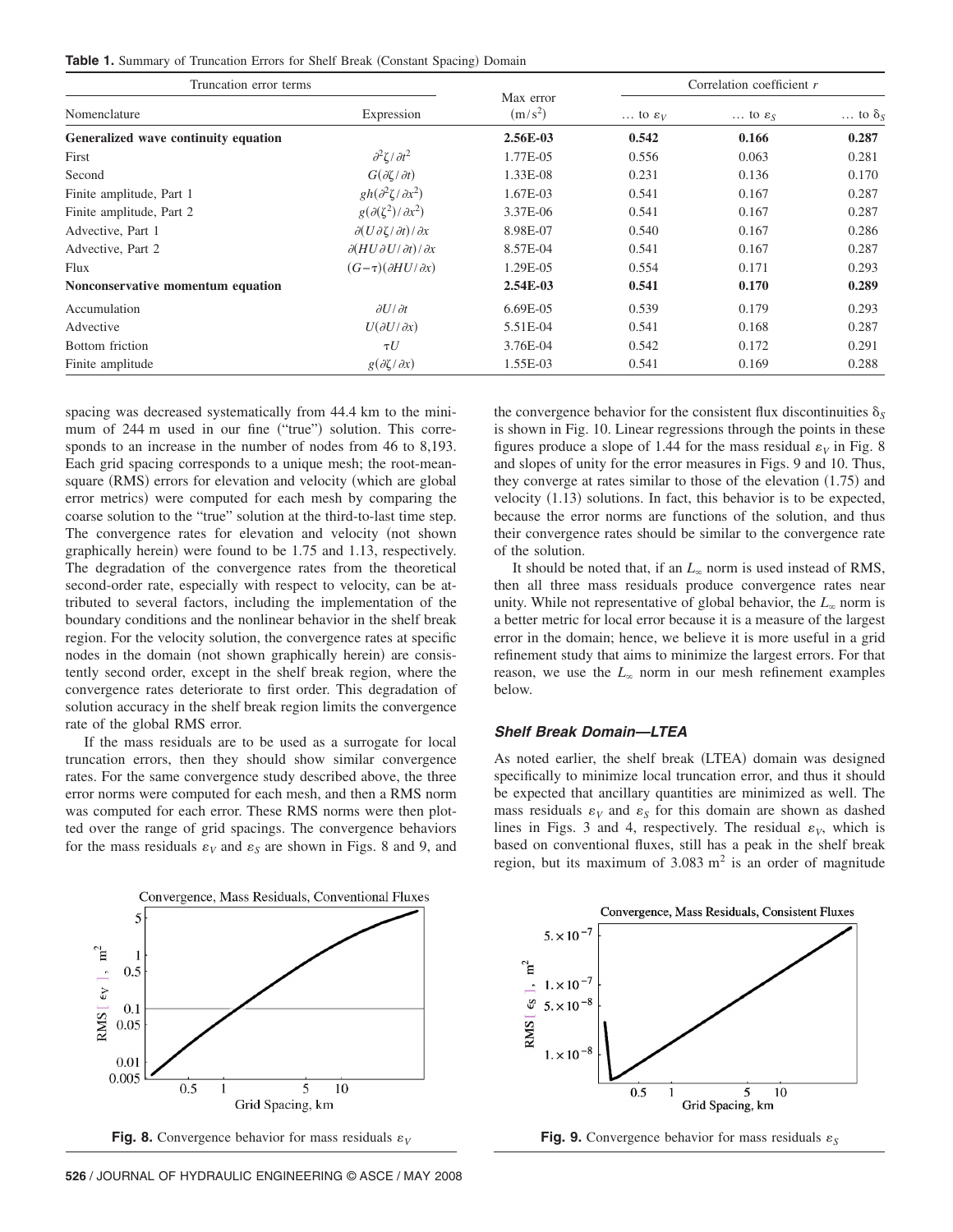

**Fig. 10.** Convergence behavior for mass residuals  $\delta_S$ 

less than the maximum error in the shelf break (constant spacing) domain (shown as the solid line in Fig. 3) and on the same order of magnitude as the other errors in the domain. The residual  $\varepsilon_s$ , which is based on the consistent fluxes, now shows uniform errors throughout the domain. Its qualitative behavior again matches closely that of the consistent flux discontinuity  $\delta_s$ , which is shown as a dashed line in Fig. 5.

The truncation errors for the shelf break (LTEA) domain are summarized in Table 2, and the errors for the GWC and NCM equations are shown as dashed lines in Figs. 6 and 7, respectively. The LTEA method has its intended effect on the truncation errors; the maximum error for the GWC equation decreased by about two orders of magnitude, and the maximum error for the NCM equation decreased by more than one order of magnitude. In both cases, the peak at the shelf break still exists, but it is both smaller and narrower. A decrease in the error norm based on the conventional fluxes corresponds to a similar or larger decrease in the truncation errors. A qualitative comparison of the mass and truncation errors would suggest that the mass residual  $\varepsilon_V$  (the dashed line in Fig. 3) correlates to the NCM truncation errors (the dashed line in Fig. 7), because both show a significant peak at the shelf break, and that the mass residual  $\varepsilon<sub>S</sub>$  (the dashed line in Fig. 4) correlates to the GWC truncation errors (the dashed line in Fig. 6), because both show uniform errors throughout the domain. The quantitative comparison in Table 2 lends support to this observation, although the correlations are relatively weak, and there is

Table 2. Summary of Truncation Errors for Shelf Break (LTEA) Domain

variability in the correlations on a term-by-term basis in both equations. More importantly, the LTEA method has succeeded in minimizing the maximum errors and distributing mass and truncation errors over the domain, and thus the correlation is not nearly as significant or uniform as it was in the shelf break (constant spacing) domain.

## *Summary*

The results of our analyses in one dimension indicate that the conventional fluxes produce mass residuals,  $\varepsilon_V$ , that are more strongly correlated with truncation errors. From the analysis with the shelf break (constant spacing) domain, we saw that: (1) the mass residuals were larger in magnitude, which supports the expectations produced during the derivation; (2) these residuals have their maximum at the shelf break itself, which is also where the truncation errors peak; and (3) this relationship can be quantified, as the correlation coefficients between the mass residuals and the truncation errors are two to three times larger than correlations using other error measures.

# **Examples of Mesh Refinement Using Mass Residuals**

It remains to be seen whether these mass residuals can be used as a practical error metric for mesh refinement. In this section, we present two examples of mesh refinement using the mass residuals,  $\varepsilon_V$ , based on the conventional fluxes. In the first example, we begin with the shelf break (constant spacing) domain and move nodes until the maximum mass residual is less than the corresponding maximum mass residual from the shelf break (LTEA) domain. In the second example, we begin with an irregular, twodimensional mesh of the Bight of Abaco domain and add nodes until the maximum mass residual is less than a prescribed value.

## *Mesh Refinement in One Dimension*

In this section, we demonstrate the development of a grid that uses mass residuals as the criterion for mesh refinement. We begin with the shelf break (constant spacing) domain described above, and we make the following assumptions:

| Truncation error terms               |                                                       |                        | Correlation coefficient r   |                               |                          |
|--------------------------------------|-------------------------------------------------------|------------------------|-----------------------------|-------------------------------|--------------------------|
| Nomenclature                         | Expression                                            | Max error<br>$(m/s^2)$ | $\ldots$ to $\varepsilon_V$ | $\ldots$ to $\varepsilon_{S}$ | $\ldots$ to $\delta_{S}$ |
| Generalized wave continuity equation |                                                       | 8.58E-05               | $-0.080$                    | 0.285                         | 0.449                    |
| First                                | $\frac{\partial^2 \zeta}{\partial t^2}$               | $6.10E-0.5$            | $-0.139$                    | 0.442                         | 0.581                    |
| Second                               | $G(\partial \zeta/\partial t)$                        | 3.87E-08               | $-0.245$                    | 0.584                         | 0.719                    |
| Finite amplitude, Part 1             | $gh(\partial^2\zeta/\partial x^2)$                    | 3.43E-05               | $-0.030$                    | 0.118                         | 0.263                    |
| Finite amplitude, Part 2             | $g(\partial(\zeta^2)/\partial x^2)$                   | 8.08E-08               | 0.085                       | $-0.222$                      | $-0.133$                 |
| Advective, Part 1                    | $\partial(U\partial\zeta/\partial t)/\partial x$      | 1.20E-07               | 0.072                       | $-0.170$                      | $-0.026$                 |
| Advective, Part 2                    | $\partial (H U \partial U / \partial t) / \partial x$ | 1.69E-05               | 0.101                       | $-0.266$                      | $-0.180$                 |
| Flux                                 | $(G-\tau)(\partial H U/\partial x)$                   | 4.75E-06               | 0.152                       | $-0.231$                      | $-0.219$                 |
| Nonconservative momentum equation    |                                                       | 1.67E-04               | 0.074                       | $-0.176$                      | $-0.057$                 |
| Accumulation                         | $\partial U/\partial t$                               | 2.95E-06               | $-0.166$                    | 0.473                         | 0.592                    |
| Advective                            | $U(\partial U/\partial x)$                            | 7.27E-05               | 0.078                       | $-0.189$                      | $-0.077$                 |
| Bottom friction                      | $\tau U$                                              | 2.15E-06               | 0.135                       | $-0.316$                      | $-0.224$                 |
| Finite amplitude                     | $g(\partial \zeta/\partial x)$                        | 9.16E-05               | 0.079                       | $-0.191$                      | $-0.074$                 |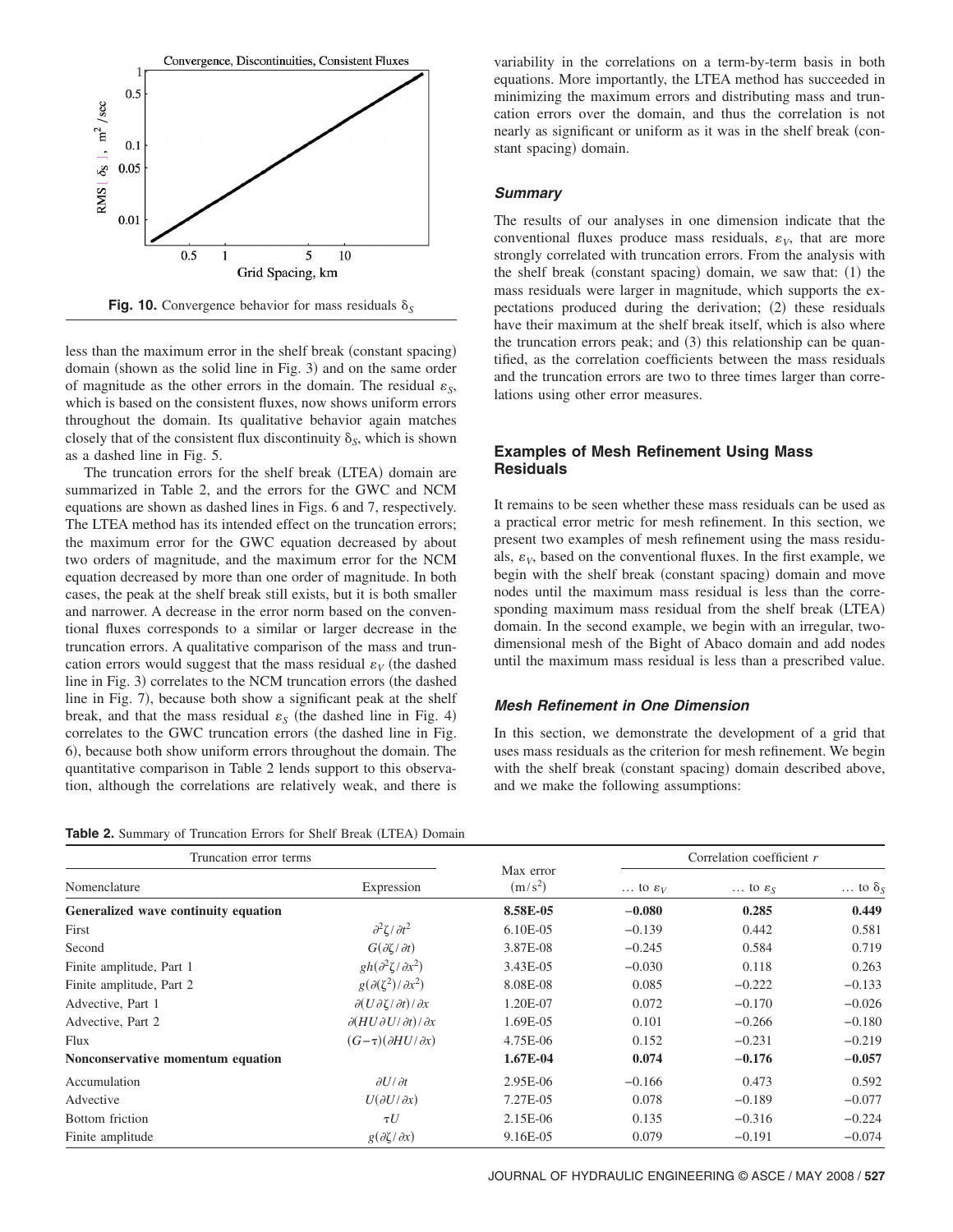|  |  |  |  | <b>Table 3.</b> Summary of Truncation Errors for Shelf Break (Concept) Domain |  |  |  |  |  |  |
|--|--|--|--|-------------------------------------------------------------------------------|--|--|--|--|--|--|
|--|--|--|--|-------------------------------------------------------------------------------|--|--|--|--|--|--|

| Truncation error terms               |                                                       | Correlation coefficient r |                             |                               |                        |
|--------------------------------------|-------------------------------------------------------|---------------------------|-----------------------------|-------------------------------|------------------------|
| Nomenclature                         | Expression                                            | Max error<br>$(m/s^2)$    | $\ldots$ to $\varepsilon_V$ | $\ldots$ to $\varepsilon_{S}$ | $\ldots$ to $\delta_S$ |
| Generalized wave continuity equation |                                                       | 1.24E-04                  | 0.403                       | 0.166                         | $-0.203$               |
| First                                | $\frac{\partial^2 \zeta}{\partial t^2}$               | 5.27E-05                  | 0.248                       | 0.085                         | $-0.441$               |
| Second                               | $G(\partial \zeta/\partial t)$                        | $6.25E-08$                | 0.316                       | $-0.043$                      | $-0.722$               |
| Finite amplitude, Part 1             | $gh(\partial^2\zeta/\partial x^2)$                    | 8.15E-05                  | 0.377                       | 0.159                         | $-0.050$               |
| Finite amplitude, Part 2             | $g(\partial(\zeta^2)/\partial x^2)$                   | 1.93E-07                  | 0.299                       | 0.141                         | 0.097                  |
| Advective, Part 1                    | $\partial(U\partial\zeta/\partial t)/\partial x$      | 1.65E-08                  | 0.325                       | $-0.012$                      | $-0.515$               |
| Advective, Part 2                    | $\partial (H U \partial U / \partial t) / \partial x$ | 4.12E-05                  | 0.295                       | 0.141                         | 0.108                  |
| Flux                                 | $(G-\tau)(\partial H U/\partial x)$                   | 1.13E-06                  | 0.317                       | 0.142                         | 0.077                  |
| Nonconservative momentum equation    |                                                       | 2.11E-05                  | 0.449                       | 0.138                         | $-0.649$               |
| Accumulation                         | $\partial U/\partial t$                               | 1.08E-05                  | 0.433                       | 0.090                         | $-0.679$               |
| Advective                            | $U(\partial U/\partial x)$                            | $2.52E-06$                | 0.400                       | 0.186                         | $-0.166$               |
| Bottom friction                      | $\tau U$                                              | 4.73E-06                  | 0.175                       | 0.067                         | $-0.441$               |
| Finite amplitude                     | $g(\partial \zeta/\partial x)$                        | 9.47E-06                  | 0.351                       | 0.134                         | $-0.486$               |

- 1. The criterion should be the mass residual  $\varepsilon_V$ , which is based on the conventional fluxes, because we have shown that this residual is a better indicator of truncation errors than the error norms  $\varepsilon_s$  and  $\delta_s$ , which are based on the consistent fluxes;
- 2. The total number of nodes should remain constant. In other words, in order to place a node in a region with large mass residuals, a node must first be removed from a region with small mass residuals. The shelf break (constant spacing) domain has 46 nodes;
- 3. The removal of a node in a region with low mass balance errors should not affect the neighboring nodes. Thus, when a node is removed, its neighbors should not be moved to compensate. In effect, the grid spacing in that region is doubled, and it can be increased further during successive iterations;
- 4. When a node is added to a region with high mass balance errors, it should be placed at the midpoint of an existing element. In effect, the grid spacing in that region is halved; and
- 5. When a node is added, its bathymetry should be computed from a linear interpolation of the surrounding bathymetries. In an automated mesh-refinement scheme, a background grid and higher order interpolation could be used to compute bathymetries. However, this is not a concern in this example, because the shelf break (constant) domain uses linear segments of bathymetry, as shown in Fig. 1.

These assumptions were made as much for convenience as for scientific correctness. (It should be noted that some of these assumptions, such as the effective "doubling" of grid spacing when a node is removed, do not have convenient analogues in two dimensions.) Nonetheless, they allow for a grid development scenario that illustrates how mass residuals can be used to generate a mesh that minimizes truncation errors. And, by keeping the number of nodes constant, we can compare our concept mesh to the LTEA mesh with 46 nodes. Future work would automate this procedure; for now, the mesh is refined iteratively, by moving five nodes at a time and then generating an updated solution.

We begin with the mass residuals  $\varepsilon_V$  based on the conventional fluxes shown in Fig. 3. For the shelf break (constant spacing) domain, the largest magnitude error is about 29.9  $m^2$ , and it occurs at a distance of about 1,780 km, which is near where the continental shelf begins its steep descent, as shown in Fig. 1. All of the significant mass residuals occur in this region. Thus, to minimize these mass residuals, we remove nodes from the deeper parts of the domain and add them to the shelf-break region. After four iterations, in which we move five nodes at a time and recompute the mass residuals, we obtain the node placement depicted at the bottom of Fig. 2.

We can make several observations based solely on the node distribution. First, in order to minimize the mass residuals  $\varepsilon_V$ , the majority of the nodes were placed in the region where the shelf begins its steep descent (at a distance of about 1,800 km). The grid spacing in this region is about 2,700 m, or 16 times smaller than the original constant node spacing. Second, to effect this decrease in the node spacing along the shelf break, we removed nodes from the deep water portion of the domain. The grid spacing in the deep water portion was increased to as high as 177,000 m, or four times larger than the original grid spacing. Third, after four iterations, a total of 20 nodes were moved during the mesh development.

The effect of this mesh on simulation results is dramatic. The mass residuals  $\varepsilon_V$  are shown as a dotted line in Fig. 3. Adding nodes at the shelf break decreases the mass residuals in that region, and removing nodes from the deep water increases the mass residuals in that region (compared to the results from the regular mesh shown as the solid line in Fig. 3). The end result is a domain that has a more uniform distribution of error. Note that the largest magnitude residual is  $5.53 \text{ m}^2$ , which is a decrease of about 81% from the maximum residual produced by the original, constant-spacing mesh. Further iteration on node placement, using a more sophisticated method that placed nodes at locations other than the midpoint of elements and that limited the relative change of adjacent elements, would further decrease these mass residuals.

Similar behavior is observed with respect to truncation errors. The dotted line in Fig. 6 shows the truncation errors for all of the terms in the GWC equation, and the dotted line in Fig. 7 shows the truncation errors for all of the terms in the NCM equation. Note that, although both figures depict peaks at the shelf break, there are nontrivial truncation errors in the deep water region of the domain. Qualitatively, the truncation errors match well the mass residuals  $\varepsilon_V$ ; i.e., they are distributed throughout the domain.

It is important to examine the effect of this mesh refinement in comparison to the original shelf break (constant spacing) domain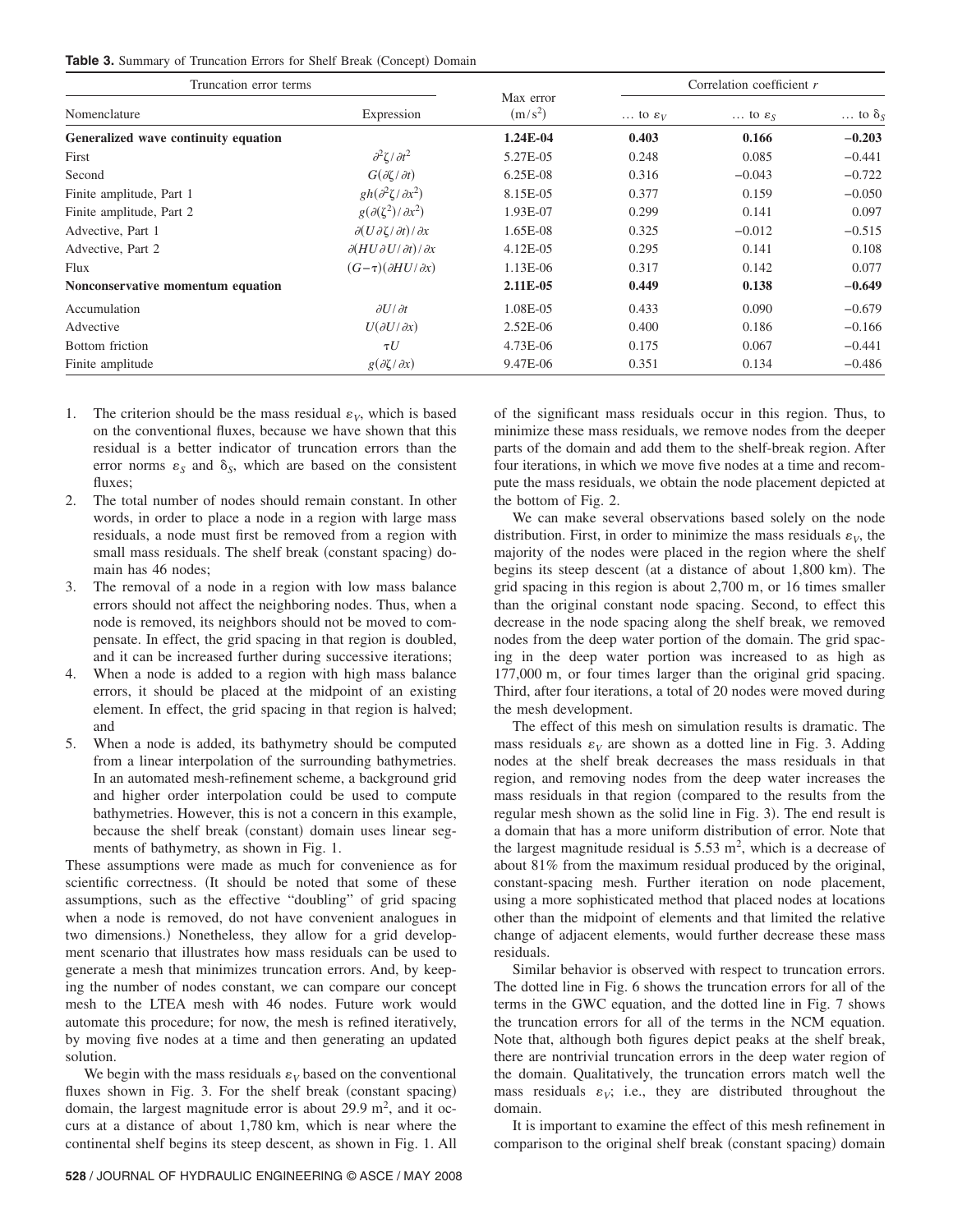

Fig. 11. Bathymetry of Bight of Abaco, Bahamas, domain with tidal recording stations indicated in figure (adapted from Grenier et al. 1995)

and to the shelf break (LTEA) domain, which was developed by minimizing local truncation error of the linearized, harmonic momentum equation. Table 3 summarizes the truncation errors for the shelf break (concept) domain. Note that the truncation errors from the concept domain are considerably smaller than those for the constant-spacing domain. An 81% decrease in the maximum mass residual  $\varepsilon_V$  created a decrease of one order of magnitude in the maximum truncation error for the GWC equation and a decrease of two orders of magnitude in the maximum truncation error for the NCM equation. Also note that the truncation errors from the concept domain are comparable to those from the LTEA domain; in fact, the NCM truncation errors are smaller in the concept domain. This behavior is most likely due to the fact that Hagen et al. (2000, 2001) used the linear harmonic form of the NCM equation to develop the shelf break (LTEA) domain, whereas this study uses the full, nonlinear, transient form of the



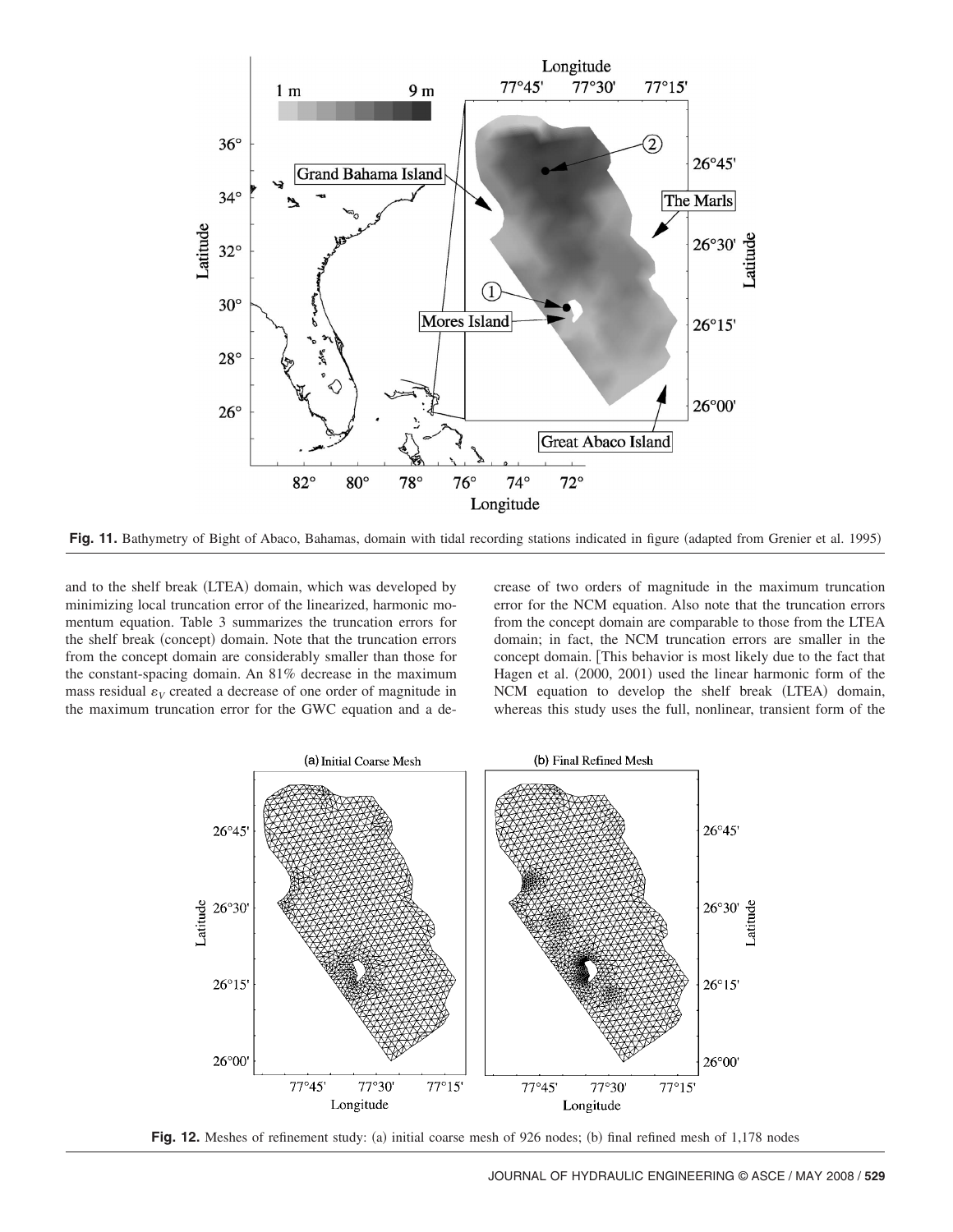

Fig. 13. Velocity station graphs for Stations 1 and 2, whose locations are shown in Fig. 11. (A) and (C) show *x* component of velocity, and (B) and (D) show *y* component of velocity. Dashed line shows results from initial mesh, dotted line shows results from refined mesh, and solid line shows results from "true" solution.

NCM equation.] Thus, not only does this method of mesh refinement decrease the truncation errors, it does so as effectively as a grid that was developed by explicitly minimizing truncation errors.

It should be noted that the correlation coefficients for  $\varepsilon_V$  and the shelf break (concept) domain in Table 3 are significantly better than the respective correlation coefficients for the shelf break (LTEA) domain in Table 2. Even after we moved 20 nodes and produced a nonuniform mesh that minimizes both mass residuals and truncation error, the correlations are still 0.403 for the GWC equation and 0.449 for the NCM equation. The respective correlations for the shelf break (LTEA) domain are -0.080 and 0.074. Thus, even at this stage in the mesh refinement process, the mass residual  $\varepsilon_V$  can still be used as a criterion for further refinement; its utility is not lost.

In summary, by beginning with a mesh that had a constant node spacing and then moving nodes to minimize the mass residual  $\varepsilon_V$  based on the conventional fluxes, we developed a mesh that decreased the maximum mass residual by 81% and decreased the maximum truncation errors by one or two orders of magnitude. In effect, we replicated the positive qualities of the shelf break (LTEA) domain without having to compute any truncation errors during the refinement of the mesh.

# *Mesh Refinement in Two Dimensions*

In this section, we test the concept of using elemental mass residuals as a criterion for mesh refinement in a two-dimensional setting. In particular, we examine the Bight of Abaco, Bahamas domain; Fig. 11 shows the bathymetry of the area. Land boundaries, consisting of the islands around the bight, are treated as no flow boundaries, while the ocean boundary between the islands of Abaco and Grand Bahama along the southwest edge of the domain is forced with five tidal constituents: *O*1, *K*1, *N*2, *M*2, and *S*2. The coarse mesh for this domain consists of 1,696 nonuniform elements and  $926$  nodes, as shown in Fig. 12(A). Other parameters for the simulation are as follows: bottom friction factor in the Chezy formulation of 0.009, lateral eddy viscosity of zero, numerical *G* parameter of 0.009 s<sup>-1</sup>, time step of 10 s, Coriolis parameter of  $5.9 \cdot 10^{-5}$  s<sup>-1</sup>, and a simulation time of 12 days. After a 10-day spinup, simulation results were recorded over the last 2 days, and elevation and velocity changes were analyzed at stations throughout the domain. A true solution was established by successively refining the mesh until the time series data no longer showed significant differences from the previous iteration; each iteration quadrupled the number of elements. It was found that the solution converged after the second refinement, thus a grid consisting of 27,136 elements and 13,880 nodes was used as the true solution.

The mesh refinement procedure was similar to that used in the one-dimensional example above, in that the criterion for refinement was the mass residual  $\varepsilon_V$ . However, a LTEA grid for this domain does not exist, so we could not use its mass balance and truncation error properties as the goal of our concept domain. Thus, instead of moving around the existing nodes as we did in the one-dimensional example, we simply added nodes in regions with large mass residuals. After each iteration, these regions were refined until the absolute residuals were an order of magnitude less (chosen arbitrarily for this proof-of-concept application) than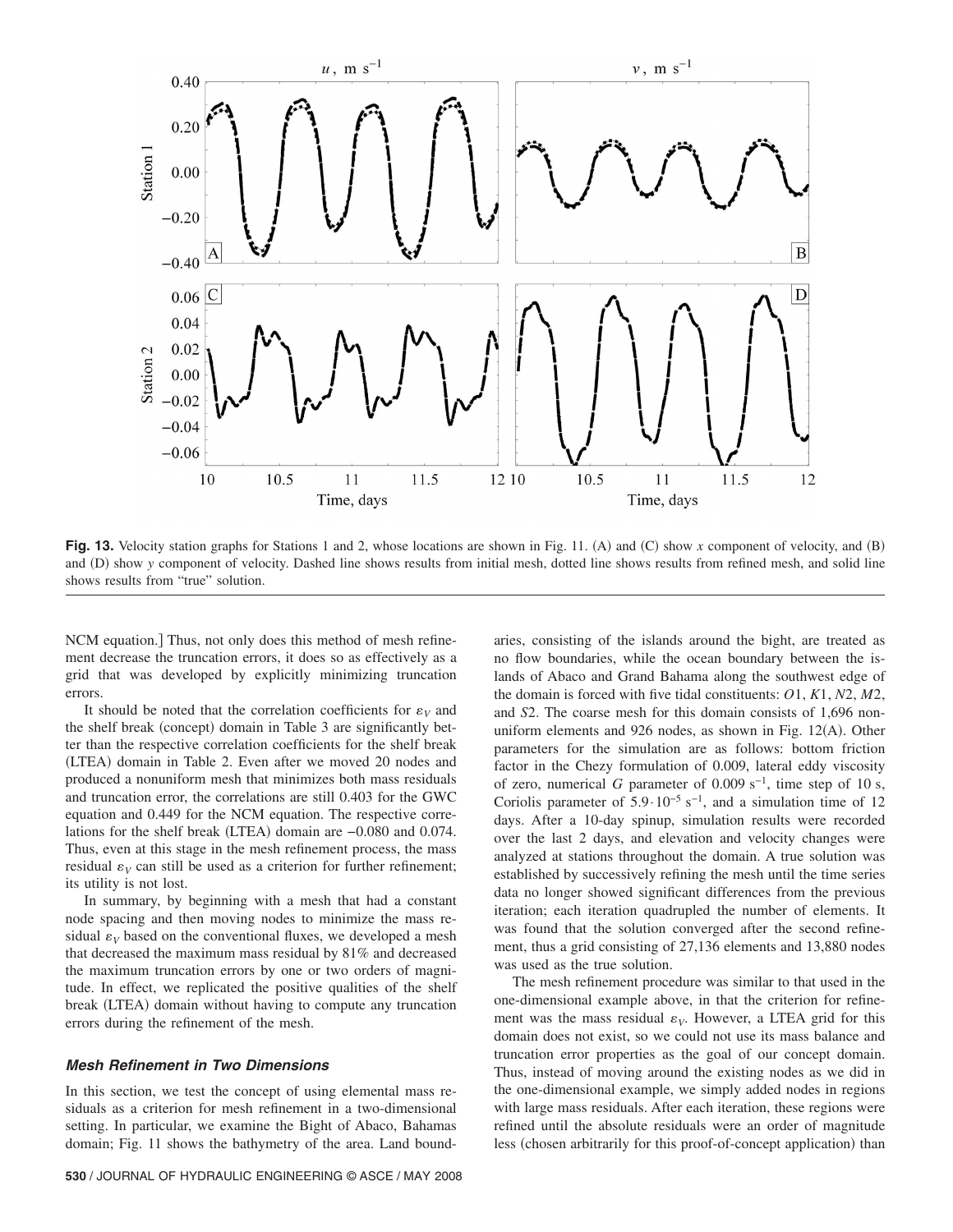those of the coarse grid. Other differences from the procedure used in the one-dimensional example are as follows: (1) elemental residuals were aggregated to node points because the mesh generation software is nodal based ("hand" refinements without the nodal aggregation showed similar results, although the aggregation process tended to space out errors among patches of elements instead of single elements); (2) after a particular region was refined, we "relaxed" the mesh in the adjacent area in order to provide a smooth transition from fine to coarse elements and to avoid poorly proportioned triangles; and (3) we did not remove nodes from portions of the mesh with lower mass residuals because the original resolution was the minimum needed to resolve all constituents and their nonlinear interactions Grenier et al. 1995).

Results show that, with only one refinement iteration, nearly the entire domain met the criteria of lowering elemental mass residuals by an order of magnitude. In fact, the only area that exceeded the criterion was a small patch of elements near the Mores Island (see Fig. 11). Two more iterations of selective mesh refinements in this area succeeded in meeting the criterion over the entire domain. Fig.  $12(A)$  shows the initial coarse mesh  $(1,696)$ elements and 926 nodes), while Fig. 12(B) shows the final refined mesh (2,180 elements and 1,178 nodes). Comparing these two figures, we note that the refinement occurred in areas with either a steep topography change or where the velocity field is forced to change direction because of the presence of a land boundary, e.g., note the areas of refinement in Fig. 12(B) around Mores Island and near the Grand Bahamas Island. This behavior is consistent with past observations of the need to provide increased resolution in areas of rapidly changing topography or high advective gradients (Hagen et al. 2001).

After each refinement, we compared simulation results from the elevation and velocity stations to the true solution. For all of the stations, we found that there is no significant change in the elevation response between the different meshes; however, changes in the velocity field depend on location within the domain. To simplify the discussion, we present results from only two of the stations; the locations of these stations are shown in Fig. 11, and the velocity results at these stations are shown in Fig. 13. In Figs.  $13(A)$  and  $13(B)$ , we show the velocity results for Station 1, which is near Mores Island and in a region that needed refinement. For the initial coarse mesh (dashed line), the velocity is either under- or overpredicted for each tidal cycle, as compared to the true solution (solid line). However, with three iterations of mesh refinement, the velocity results (dotted line) match the true solution. Remarkably, a mere 27% increase in the number of nodes produces a result that is as accurate as the mesh used for the true solution, which had a 1,400% increase in the number of nodes. In Figs.  $13(C)$  and  $13(D)$ , we show the velocity results for Station 2, which is located in a region that did not need refinement. Note that the velocity field is unaffected by the mesh refinement; all three lines plot on top of each other. These results indicate that the mesh refinement influences results locally for this domain, although we temper this with observations from other studies that refinement can influence far-field regions (Hagen et al. 2000, 2001; Luettich and Westerink 1995). Finally, it is interesting to note that this type of station response follows that seen in previous studies, wherein the velocity solution is more significantly affected than elevations by variation in the numerical parameter *G*, which also significantly impacts local mass balance (Kolar et al. 1994).

# **Conclusions**

In this paper, we investigated local mass residuals as a criterion for mesh refinement. In a pair of examples using an idealized one-dimensional shelf break domain, we showed that mass residuals based on conventional fluxes correlate more strongly with truncation errors than did our other error norms based on consistent fluxes, and thus are a better indicator of problem areas. Then, in examples in one and two dimensions, we demonstrated the development of meshes by minimizing local mass residuals. In one dimension, the resulting mesh exhibited: (1) mass residuals that were better than the constant-spacing domain and slightly larger than the LTEA mesh; and (2) truncation errors that were comparable to or better than the truncation errors produced by the LTEA mesh. In two dimensions, the maximum mass residual was decreased by an order of magnitude after only three iterations of refinement, and the velocity stations in the regions of refinement agreed with the true solution. Consequently, mass residuals based on a conventional flux calculation show real promise as a criterion for mesh refinement, particularly because they can be incorporated into a dynamic meshing algorithm.

# **Acknowledgments**

The writers would like to thank Evan Tromble and Ian Toohey of the University of Oklahoma for their help in the completion of the mesh refinement example in two dimensions. The authors would also like to thank Dr. Joannes Westerink of the University of Notre Dame for his help in the completion of the convergence study in one dimension. The authors acknowledge funding from the National Defense Science and Engineering Graduate Fellowship from the Department of Defense, the Office of Naval Research under Grant No. N00014-02-1-0651, and the Department of Education through the GAANN Program. Any opinions, findings, conclusions, and recommendations expressed in this material are those of the authors and do not necessarily reflect those of the funding agencies.

## **References**

- Atkinson, J. H., Westerink, J. J., and Hervouet, J. M. (2004). "Similarities between the quasi-bubble and the generalized wave continuity equation solutions to the shallow water equations." *Int. J. Numer. Methods Fluids*, 45, 689–714.
- Baker, T. J. (1997). "Mesh adaptation strategies for problems in fluid dynamics." *Finite Elem. Anal. Design*, 25, 243–273.
- Behrens, J. (1998). "Atmospheric and ocean modeling with an adaptive finite-element solver for the shallow-water equations." *Appl. Numer. Math.*, 26, 217–226.
- Berger, M. J., and Jameson, A. (1985). "Automatic adaptive grid refinement for the Euler equations." *AIAA J.*, 23, 561–568.
- Berger, M. J., and Oliger, J. (1984). "Adaptive mesh refinement for hyperbolic partial differential equations." *J. Comput. Phys.*, 53, 484–512.
- Berger, R. C., and Howington, S. E. (2002). "Discrete fluxes and mass balance in finite elements." *J. Hydraul. Eng.*, 128(1), 87-92.
- Cascon, J. M., Garcia, G. C., and Rodriguez, R. (2003). "A priori and a posteriori error analysis for a large-scale ocean circulation finiteelement model." *Comput. Methods Appl. Mech. Eng.*, 192, 5305–5327.
- Dawson, C., Westerink, J. J., Feyen, J. C., and Pothina, D. (2006). "Continuous, discontinuous, and coupled discontinuous-continuous